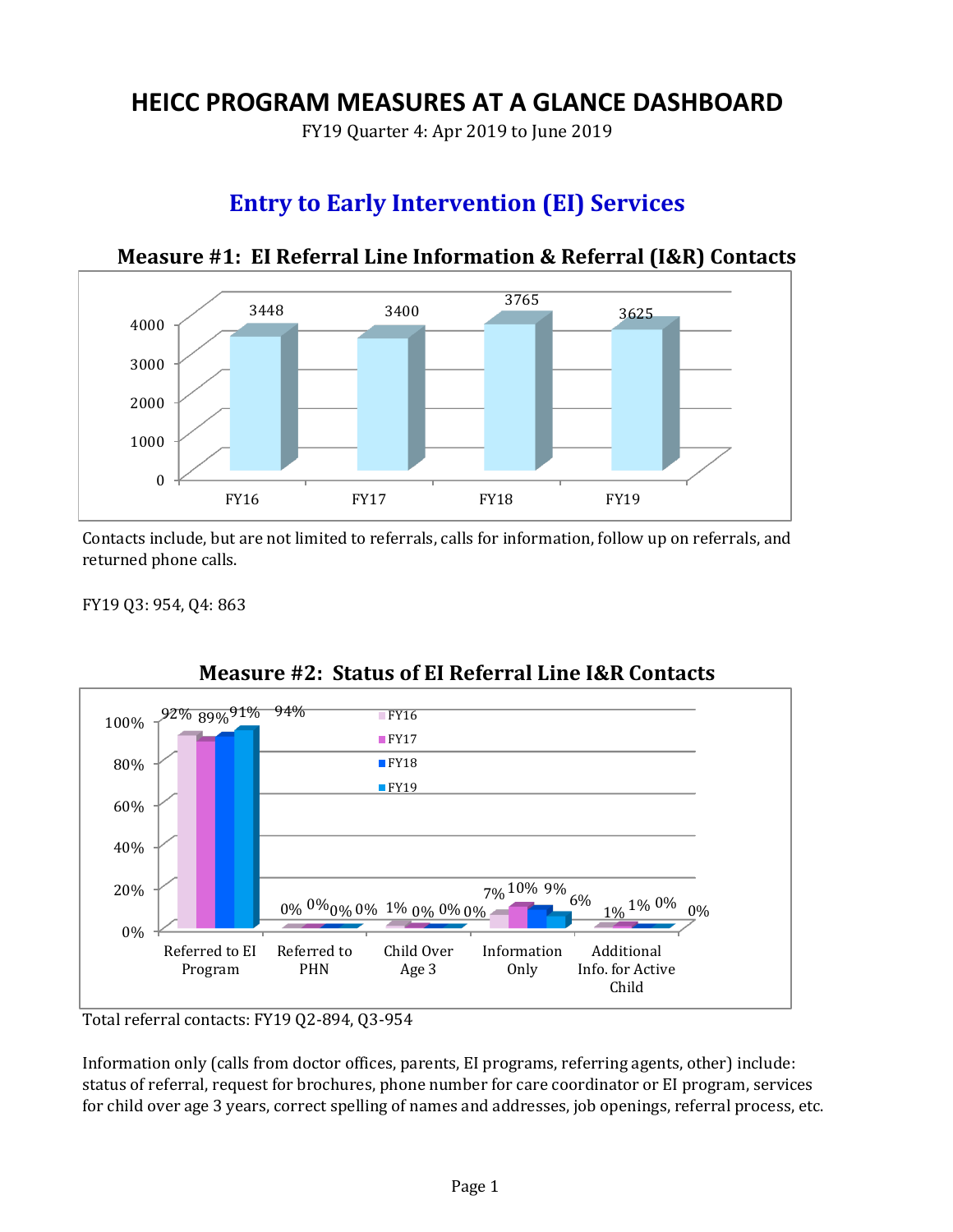

## **Measure #3: EI Program Referrals**

FY19 Q3:903, Q4: 822

| <b>Measure #4: Referral Agents</b> |             |             |             |             |  |  |  |
|------------------------------------|-------------|-------------|-------------|-------------|--|--|--|
| <b>Referral Agent</b>              | <b>FY16</b> | <b>FY17</b> | <b>FY18</b> | <b>FY19</b> |  |  |  |
| <b>Primary Care Providers</b>      | 53%         | 54%         | 56%         | 57%         |  |  |  |
| <b>Other Health Care Providers</b> | 9%          | 10%         | 10%         | 10%         |  |  |  |
| Parents                            | 27%         | 29%         | 28%         | 29%         |  |  |  |
| <b>Social Service Providers</b>    | 4%          | 3%          | $1\%$       | $2\%$       |  |  |  |
| <b>Child Welfare Services</b>      | <b>NA</b>   | 1%          | 1%          | 1%          |  |  |  |
| Dept. of Health Home Visiting      | 1%          | $0\%$       | $0\%$       | $0\%$       |  |  |  |
| Child Welfare Svcs. Home Visiting  | 0%          | 1%          | 1%          | $1\%$       |  |  |  |
| <b>Early Head Start</b>            | NA          | <b>NA</b>   | 1%          | $0\%$       |  |  |  |
| Daycare/Preschool                  | $0\%$       | $0\%$       | $0\%$       | $0\%$       |  |  |  |
| <b>Public Health Nurses</b>        | $0\%$       | $0\%$       | $0\%$       | $0\%$       |  |  |  |
| <b>Other</b>                       | 1%          | 1%          | 1%          | 0%          |  |  |  |
| Direct referrals to EI programs    | <b>NA</b>   | NA          | <b>NA</b>   | NA          |  |  |  |
|                                    |             |             |             |             |  |  |  |

## **Measure #4: Referral Agents**

No change

**Other Health Care Providers** - therapists, medical specialists, and hospital social workers **Social Service Providers** - Military Family Support Programs, Salvation Army Women's Way. **Child Welfare Svcs. Home Visiting** - previously known as Enhanced Health Start Other - family members, resource caregiver (foster parent), Guardian Ad Litem, State Programs (CSHN **Direct referrals to EI programs** - no data prior to FY 13; FY16-Q2 captured in agent categories CSHNP - Childrens with Special Health Needs Programs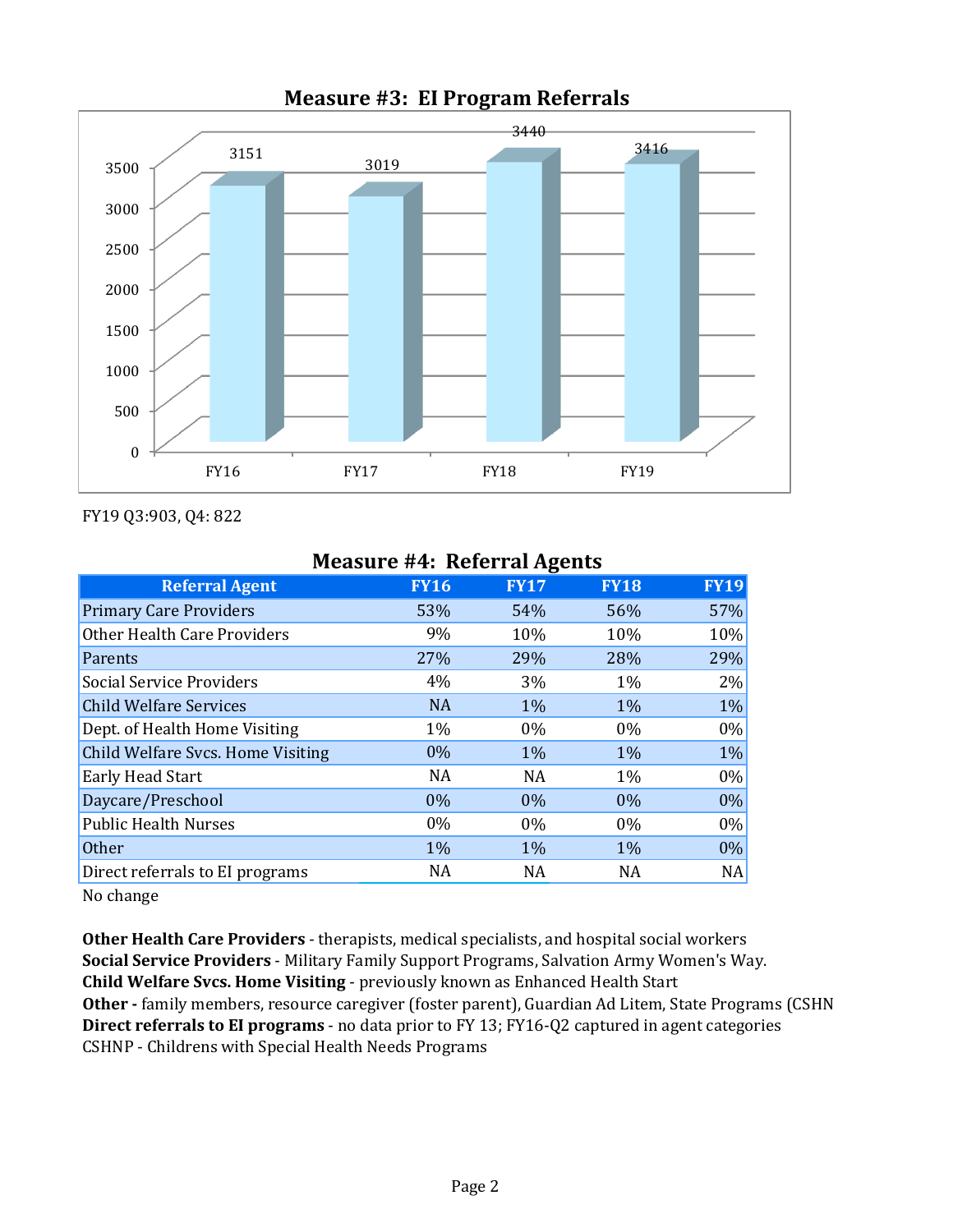# **Multidisciplinary Developmental Evaluations (MDE) Measure #5: Timely MDE**



MDE Completed: FY19 Q3-654, Q4-681

| <b>FY16</b> | <b>FY17</b> | <b>FY18</b> | <b>FY19</b>                              |
|-------------|-------------|-------------|------------------------------------------|
| 25%         | 24%         | 28%         | 23%                                      |
| 16%         | 12%         | 16%         | 15%                                      |
| 7%          | 6%          | 6%          | 4%                                       |
| 15%         | 17%         | 13%         | 11%                                      |
| 13%         | 15%         | 15%         | 17%                                      |
| 12%         | 12%         | 11%         | 16%                                      |
| 5%          | 8%          | 4%          | 5%                                       |
| 3%          | $2\%$       | 4%          | 3%                                       |
| 3%          | 2%          | 8%          | 7%                                       |
|             |             |             | Measure #5a: Family Reasons for Late MDE |

### **Measure #5a: Family Reasons for Late MDE**

#### **TOTAL FAMILY REASON**

Family Reason: FY19 Q3-83, Q4-86

| <b>Measure #5b: Program Reasons for Late MDE</b> |  |
|--------------------------------------------------|--|
|--------------------------------------------------|--|

|                           | ີ           |                |             |             |
|---------------------------|-------------|----------------|-------------|-------------|
| <b>Program Reason</b>     | <b>FY16</b> | <b>FY17 Q4</b> | <b>FY18</b> | <b>FY19</b> |
| Vacation                  | <b>NA</b>   | $0\%$          | 1%          | $0\%$       |
| Vacancy                   | <b>NA</b>   | $0\%$          | 7%          | 42%         |
| Schedule Full             | <b>NA</b>   | 60%            | 46%         | 29%         |
| Missed Appointment        | <b>NA</b>   | $0\%$          | $0\%$       | $0\%$       |
| Medical - Staff Sick      | <b>NA</b>   | 40%            | 2%          | $0\%$       |
| <b>Forgot to Schedule</b> | <b>NA</b>   | $0\%$          | $0\%$       | $0\%$       |
| <b>Extended Leave</b>     | <b>NA</b>   | $0\%$          | 0%          | $1\%$       |
| Other                     | <b>NA</b>   | $0\%$          | 45%         | 29%         |

#### **TOTAL PROGRAM REASONS**

In Q4, % Vacancy as a program reason late was 73% (N=30) of all the reasons. All percentages shown in the table are average across quarters. Program Reasons: FY19 Q3-65, Q4-41. Other includes other reasons 2(5%) and blank 5(12<sup>t</sup>).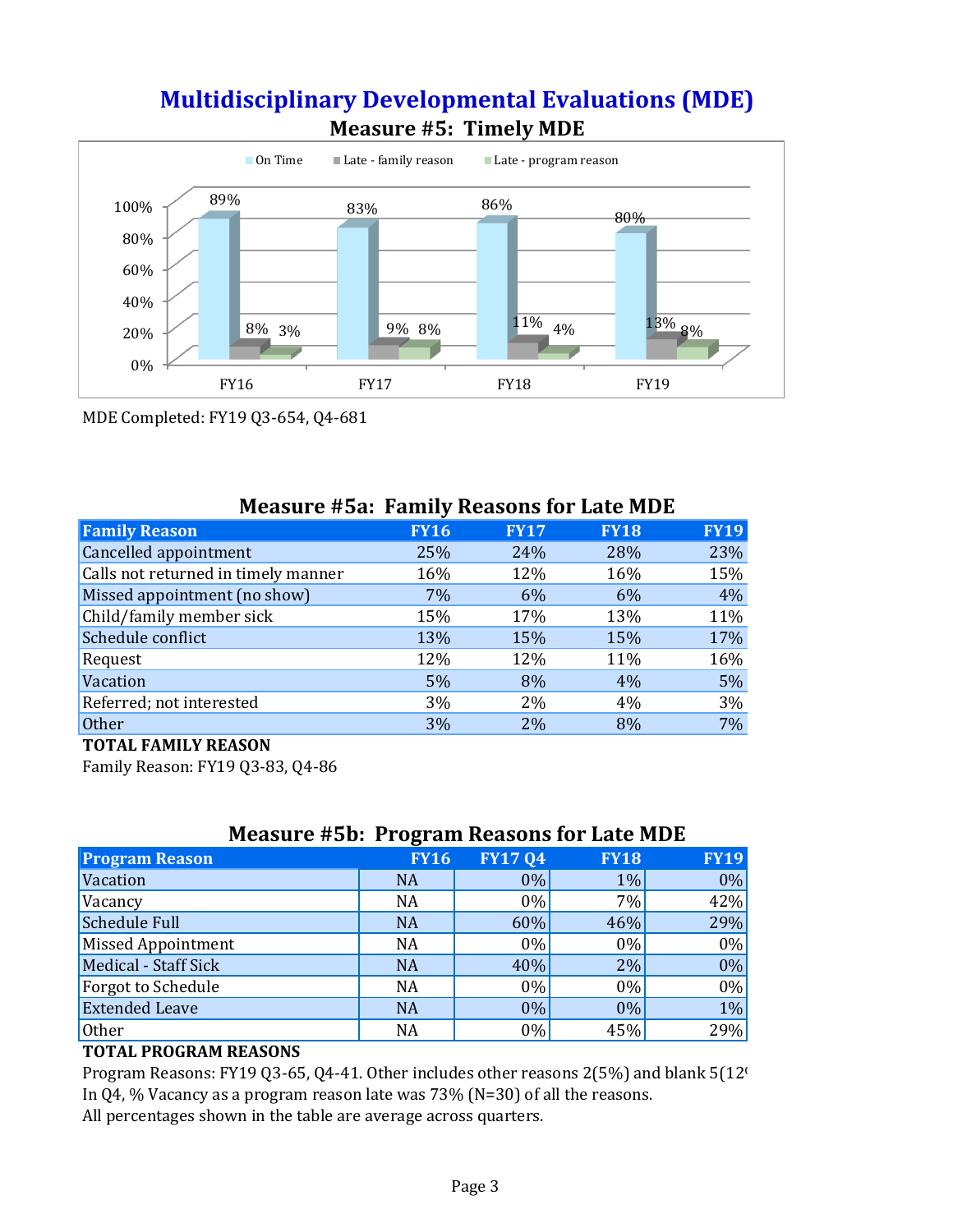

# **Individualized Family Support Plan (IFSP)**

FY19 Total IFSPs completed : Q3-402, Q4-475

#### **Measure #6a: Family Reasons for Late IFSP**

| <b>Family Reason</b>                | <b>FY16</b> | <b>FY1704</b> | <b>FY18</b> | <b>FY19</b> |
|-------------------------------------|-------------|---------------|-------------|-------------|
| Vacation                            | <b>NA</b>   | 7%            | $7\%$       | 8%          |
| Schedule conflict                   | <b>NA</b>   | 25%           | 22%         | 27%         |
| <b>Family Request</b>               | <b>NA</b>   | 16%           | 15%         | 16%         |
| Referred; not interested            | <b>NA</b>   | 2%            | 2%          | 1%          |
| Missed Appt.                        | <b>NA</b>   | 5%            | 4%          | 4%          |
| Child/family member sick            | <b>NA</b>   | 8%            | 11%         | 10%         |
| Late MDE                            | <b>NA</b>   | 8%            | 9%          | 8%          |
| Calls not returned in timely manner | <b>NA</b>   | 8%            | 9%          | 8%          |
| <b>Cancelled Appt.</b>              | <b>NA</b>   | 14%           | 14%         | 14%         |
| Other                               | <b>NA</b>   | 7%            | 9%          | 4%          |
|                                     |             |               |             |             |

Total Family Reason FY19 Q3-132, Q4-138

#### **Measure #6b: Program Reasons for Late IFSP**

| <b>Program Reason</b>       | <b>FY16</b> | <b>FY1704</b> | <b>FY18</b> | <b>FY19</b> |
|-----------------------------|-------------|---------------|-------------|-------------|
| Vacation                    | <b>NA</b>   | $0\%$         | 1%          | $1\%$       |
| Vacancy                     | <b>NA</b>   | $0\%$         | 11%         | 46%         |
| <b>Schedule Full</b>        | <b>NA</b>   | 36%           | 21%         | 19%         |
| Missed Appt.                | <b>NA</b>   | $0\%$         | $1\%$       | $0\%$       |
| <b>Medical - Staff Sick</b> | <b>NA</b>   | 9%            | 2%          | $2\%$       |
| Late MDE                    | <b>NA</b>   | 46%           | 21%         | 14%         |
| <b>Forgot to Schedule</b>   | <b>NA</b>   | $0\%$         | 1%          | $0\%$       |
| <b>Extended Leave</b>       | <b>NA</b>   | $0\%$         | 6%          | $3\%$       |
| <b>Other</b>                | <b>NA</b>   | 9%            | 37%         | 15%         |

Total Program Reason FY19 Q3-49, Q4-40 Q4 Vacancy (as a late reason) was 55%

Other include multiple reasons and blank program reason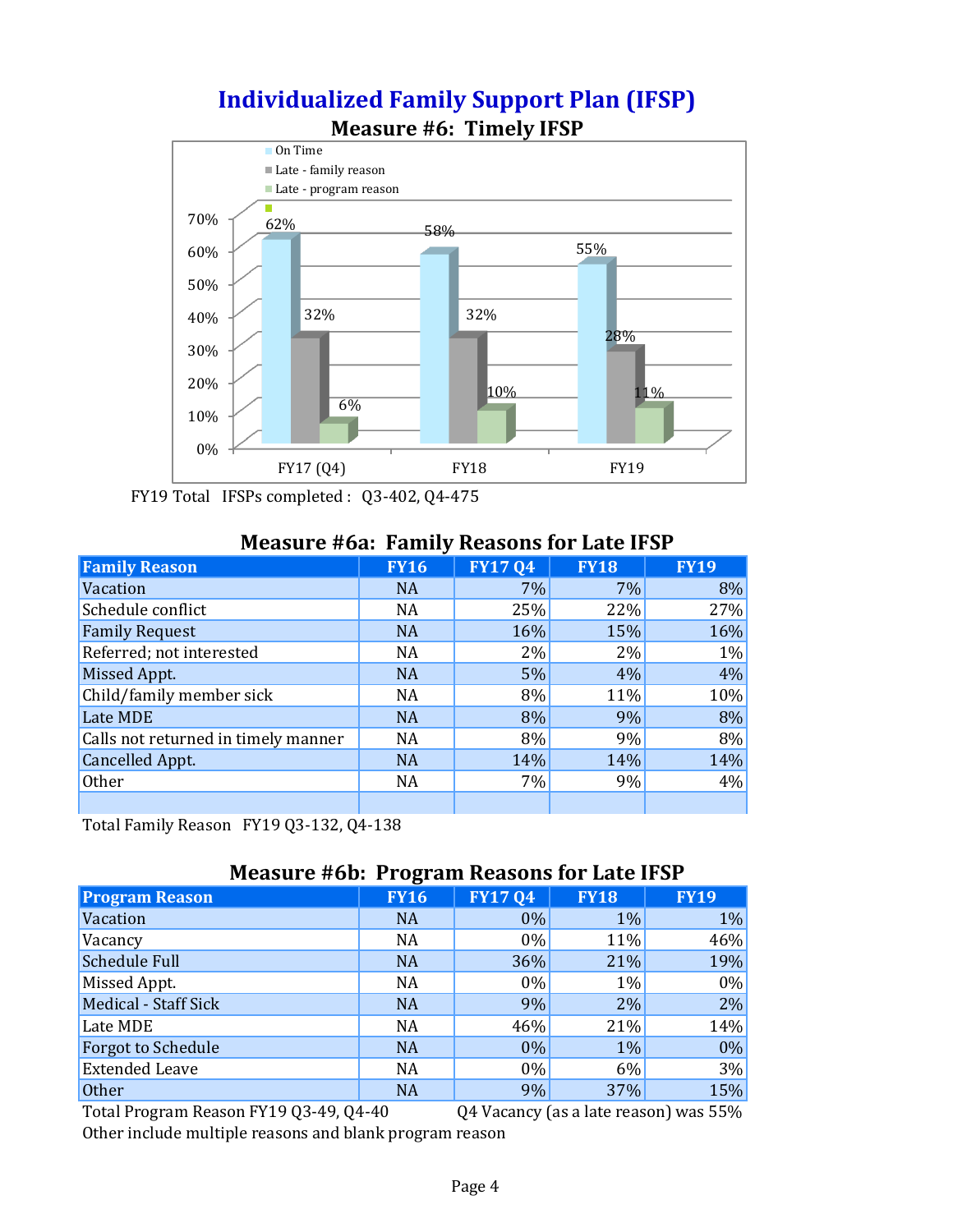

**Measure #7: Eligibility by Category Eligibility**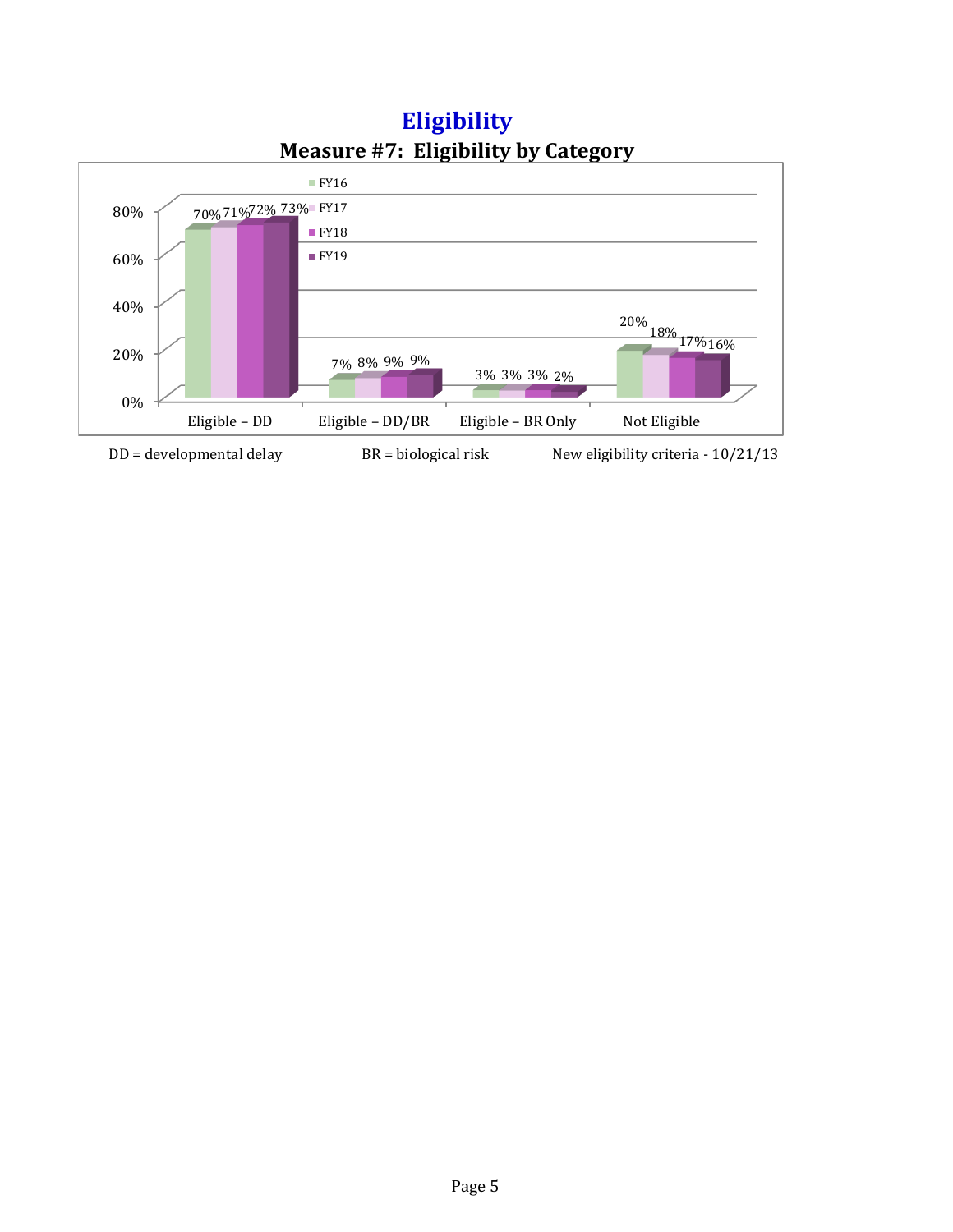# **EI Enrollment**

## **Measure #8: Status of New Referrals to EI Programs Prior to IFSP**

|                                                                      | <b>Quarter Average</b> |                |                |                |  |
|----------------------------------------------------------------------|------------------------|----------------|----------------|----------------|--|
| <b>Category</b>                                                      | <b>FY 2016</b>         | <b>FY 2017</b> | <b>FY 2018</b> | <b>FY 2019</b> |  |
| Eligible - DD                                                        | 468                    | 446            | 473            | 476            |  |
| Eligible - DD/biological risk                                        | 47                     | 50             | 58             | 61             |  |
| Eligible - biological risk                                           | 21                     | 17             | 18             | 15             |  |
| <b>TOTAL ELIGIBLE</b>                                                | 535                    | 513            | 549            | 551            |  |
| Not eligible - score > -1.0 S.D.                                     | 66                     | 51             | 47             | 53             |  |
| Not eligible - score -1.0 to -1.4 S.D. in<br>one domain or subdomain | 60                     | 55             | 52             | 57             |  |
|                                                                      |                        |                |                |                |  |
| Unable to contact                                                    | 91                     | 88             | 116            | 136            |  |
| Decline referral (family not interested)                             | 97                     | 100            | 132            | 127            |  |
| Other (aged out, deceased, moved out of<br>program area, unknown)    | 13                     | 14             | 16             | 17             |  |

Based on MDE date and closed date

FY 19, Q3 - Total Eligible 568 (decline referral 129)

## **Measure #9: Children with IFSPs\***

|                              | <b>Quarter Average</b> |                |                |                            |  |  |
|------------------------------|------------------------|----------------|----------------|----------------------------|--|--|
| <b>Category</b>              | <b>FY 2016</b>         | <b>FY 2017</b> | <b>FY 2018</b> | <b>FY 2019</b>             |  |  |
| Children with IFSP           | 2207                   | 2184           | 2279           | 2295                       |  |  |
| $\sim$ $\sim$ $\sim$<br>$-1$ |                        |                | T11200000111   | $\cdots$ $\cdots$ $\cdots$ |  |  |

\* From EIS database

FY19 Q3 - Children with IFSPs 2282

#### **Measure #10: Children Exiting from EI Services\***

|                                                                                | <b>Quarter Average</b> |                   |                |                |  |  |
|--------------------------------------------------------------------------------|------------------------|-------------------|----------------|----------------|--|--|
| <b>Category</b>                                                                | <b>FY 2016</b>         | <b>FY 2017</b>    | <b>FY 2018</b> | <b>FY 2019</b> |  |  |
| Re-evaluated, no longer eligible (prior to<br>reaching maximum age for Part C) | 37                     | 32                | 38             | 35             |  |  |
| Part B eligible**                                                              | 140                    | 152               | 140            | 156            |  |  |
| Not eligible for part B, exit with referrals<br>to other programs **           | 20                     | 20                | 16             | 17             |  |  |
| Not eligible for Part B, exit with no<br>referrals**                           | 36                     | 21                | 21             | 26             |  |  |
| Part B eligibility not determined**                                            | 84                     | 83                | 85             | 77             |  |  |
| Moved out of state                                                             | 52                     | 73                | 62             | 48             |  |  |
| Withdrawal by parent/guardian                                                  | 77                     | 92                | 126            | 115            |  |  |
| Attempt to contact was unsuccessful                                            | 35                     | 34                | 43             | 33             |  |  |
| * From EIS database, excluding deaths                                          |                        | FY18 average: 476 |                | 573            |  |  |

\*\* Reached maximum age for Part C